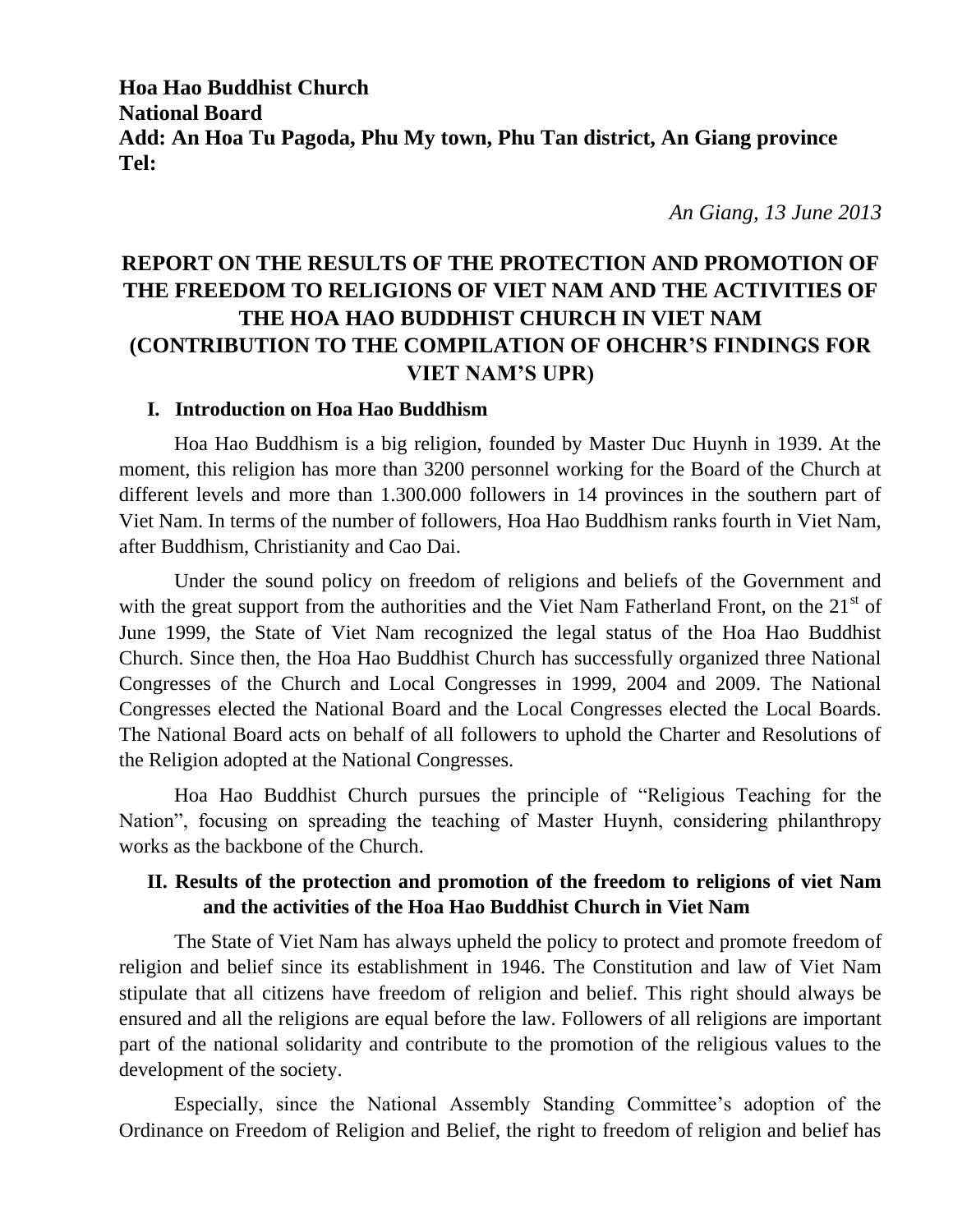been better ensured. Religions in Viet Nam, including Hoa Hao Buddhism have been strongly supported and the Viet Nam Fatherland Front has paid due attention to assisting religion activities and Churches' social activities, supporting the life of followers, developing their communities, and helping them to contribute to the development of the nation…

The results of the protection and promotion of the freedom of religion and belief have been vividly manifested by the thriving development of the Hoa Hao Buddhist Church in the last three terms. Notably:

1- Building a solidified Church operating under the Church's Charter and State Law

Since the establishment of the Church, this religion has been developed in terms of personnel. The personnel of the Board at all levels have grown along with their solidarity. Mutual support in all activities and social works of the Church has been strongly promoted. The Boards operate under the principle of majority. All the decisions are made according to the will of the majority and then disseminated by the messages sent to all the Boards in the system. At the moment, the Church has Huong Sen Magazine and its own website, acting as the public spokesperson of the Church and all the followers. The Church has always strived for a smooth operation with good relations with all relevant authorities, organizations, other religions and all the segments of the society.

2- The organizational structure of the Church with bigger ownership for the followers:

| <b>Indicators</b>             | 1999 (First term)       | 2013 (Third term)       |
|-------------------------------|-------------------------|-------------------------|
| - Total personnel             | 670                     | 3.211                   |
| - National Board              | members<br>11           | 26 members              |
| - Local branches in provinces | 10 provinces and cities | 14 provinces and cities |
|                               | with 34 personnel       | with 120 personnel      |
| - Number of local Boards      | 257 local Boards with   | 379 local Boards with   |
|                               | 625 personnel           | 2.544 personnel         |
| - Number of instructors       | none                    | 201 instructors         |

Thanks to the policy of the State to promote religions, the personnel of the Hoa Hoa Buddhist Church has been expanded through the last 3 terms.

There are also big festival of the Church, one on the 18 of May of the Lunar New Year to commemorate the establishment of the Church and one on the 25 of November of the Lunar New Year to commemorate the birthday of Master Huynh. At these ceremonies, thousands of followers of Hoa Hao from all provinces and cities throughout the country flock to worshipping places of the Church to attend. There are 41 Hoa Hao churches that have been recognized. An Hoa Pagoda – or Thay Pagoda – was the place where Master Huynh first put his incent bowl to "plead to the earth and heaven" to establish religion in the Year of the Cat 1939 and now becomes the center for worshipping, not only for followers but also guests who can enjoy free meals offered by the Church.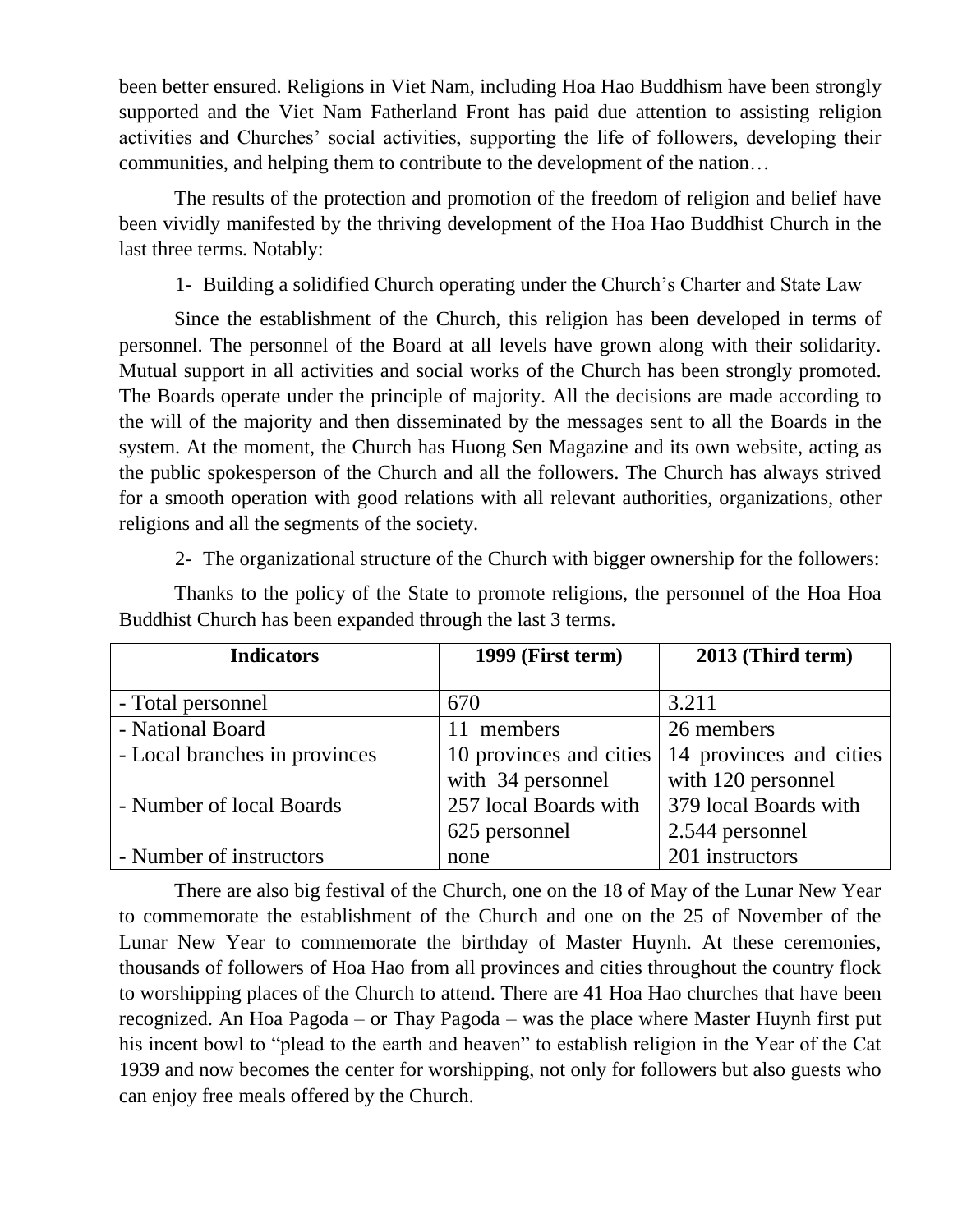#### 3- The expansion of Hoa Hao teaching

Every year, the Church has organized many classes to spread the teaching and provide the basic training for followers using all the available media, including Huong Sen Magazine, the website, books and CDs…The production of the Church's items to serve worshipping activities has been carried out. More than 200 instructors have been trained and sent to different places to disseminate the knowledge under the forms suitable for different types of followers, trying to provide them with correct and sound advice suiting their needs.

The number of training courses and classes, as well as the printed materials have expanded every year. In 2012, the number of training courses at pagodas were 420 with 521 classes and 33,600 followers. The community-based teachings were 731 with 856 classes and 146,200 followers.

## 4- The protection of the original Hoa Hao teaching

The National Board and the Steering Board of the Church have paid due attention to the measures to protect the original teaching of the Church. The Steering Board has been able to provide good solutions to the deviation of the original teaching, including the incorrect understanding and interpretation of the teachings, or the contamination of the teachings through inappropriate behavior and languages.

5- Philanthropy work and community-based activities

Following the teaching by Master Huynh and the guidance of the religion, which is "Religion for the Nation", followers of Hoa Hao Buddhism has been living in solidarity, mutual support and a strong philanthropy spirit...

The most common type of activities include free meals (rice, congee), water… in hospitals, healthcare centers, orphanages, elderly homes, and construction of rural roads, bridges… have had strong, growing impacts in the Central provinces of Viet Nam. Philanthropic activities to assist families met with unexpected difficulties such as natural calamities, shortages during big national, religious celebrations … are being extended to distant, far-flung regions, ethnic minority, mountainous regions… helping the local populace to gain confidence and fortitude in life.

Free hospital transfer buses and eye surgeries for poor patients have also been given attention and become common place in many localities. The gathering and prescription of free, traditional medication in many localities have proven effective in community healthcare protection, particularly for families in difficult circumstances. The construction of cemeteries, monetary donations to families in need have helped to strengthen the bond among local people as well as the mutual assistance spirit in the community without discrimination to class, religious beliefs, ethnicities… The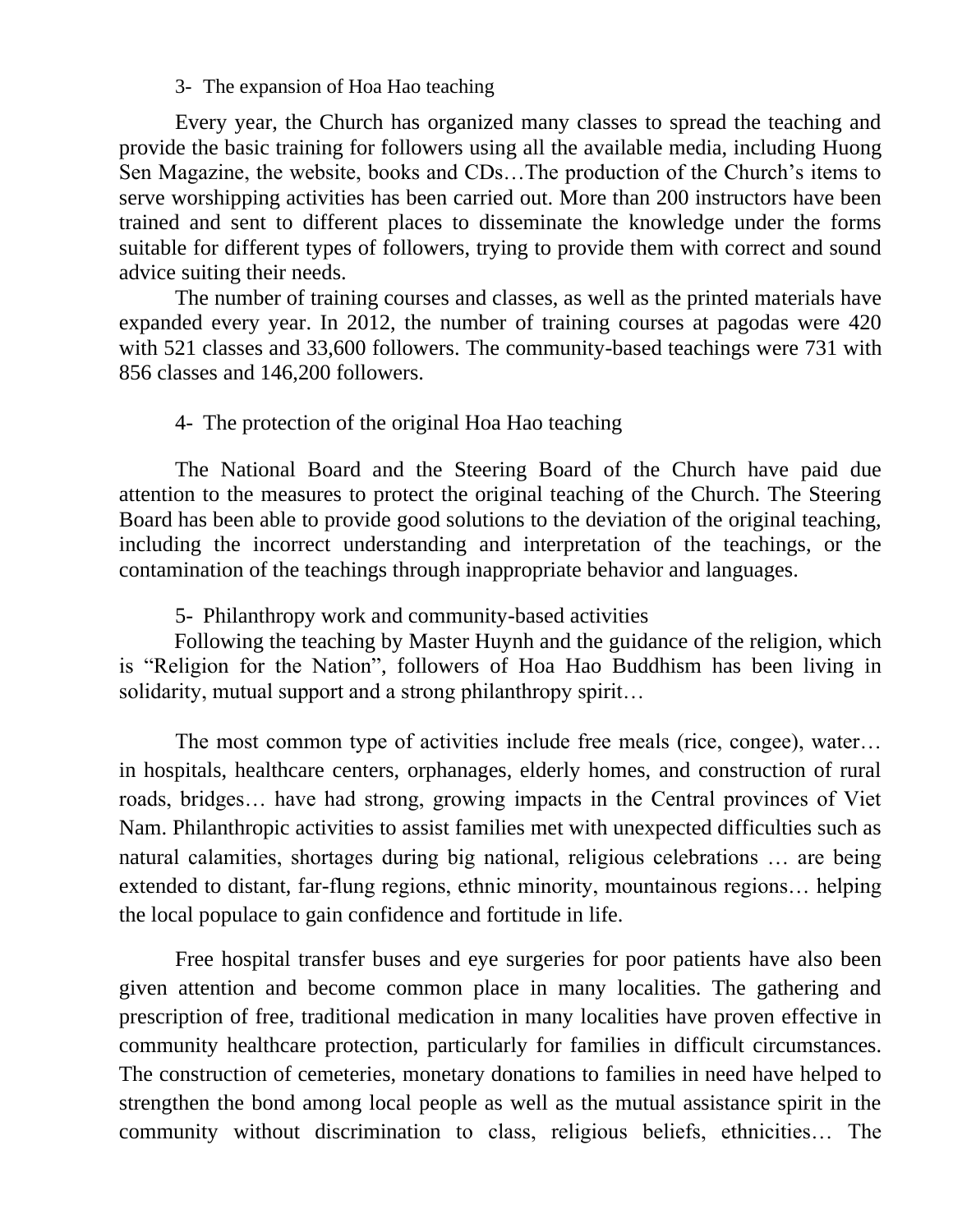construction of gratitude, charity homes, bridges, roads, upgrading of transport routes… have showcased the hearts of Hoa Hao Buddhist followers in participation in national target programs in development of new rural areas. Caring for the young generation have also been evidenced by the granting of scholarships for poor, studious students, awarding of stationeries for students every start of a new school year,… A number of establishments have also organized free kitchens to feed students, so as to help them to have peace of mind when studying, free up pressure on their families. These efforts have met with high consensus from the communities. The followers have also provided assistance to local activities in terms of protection of the handicapped, victims of Agent Orange, orphans, poor patients… These are the foundations to develop spirits of harmony in the community to contribute to national development processes.

For the whole first term (1999 - 2004), various activities had been valued at 22 billion VND, but for just one year (since July/2012), the Hoa Hao Buhddhist Church has spent nearly 200 billion VND (nearly 10 million USD), an over 9 fold increase compared to the first term.

Every year, particular during major celebration days, many local Hoa Hao Buddhism boards, notable faithfuls have received recognition, awards under various forms for the many exceptional contributions to Hoa Hao Buddhism as well as to society.

## **III- PROSPECTS**

The achievements over the past 14 years as mentioned above is an affirmation of the righteousness of "Religion for the Nation". These are also vivid, meaningful examples of assurance, and promotion of freedom of religion in Viet Nam.

In the current process of international integration, and in the era of information, to satisfy demands for personal, spiritual development and to meet the wishes of followers, the Central Management Board of Hoa Hao Buddhism is actively seeking measures, on the basis of firm, gradual steps, to overcome difficulties, improve management capacities, training, expertise for its personnel investing in modern equipment for ease of operations.

These achievements of the 4 programs will be the solid foundation, to open up new positive prospects for the 4th General Meeting of Faithfuls, expected to be held in the end of the 2nd quarter of 2014, to continue to integrate suitable measures, initiatives to further develop the achievements, improve the leadership of the